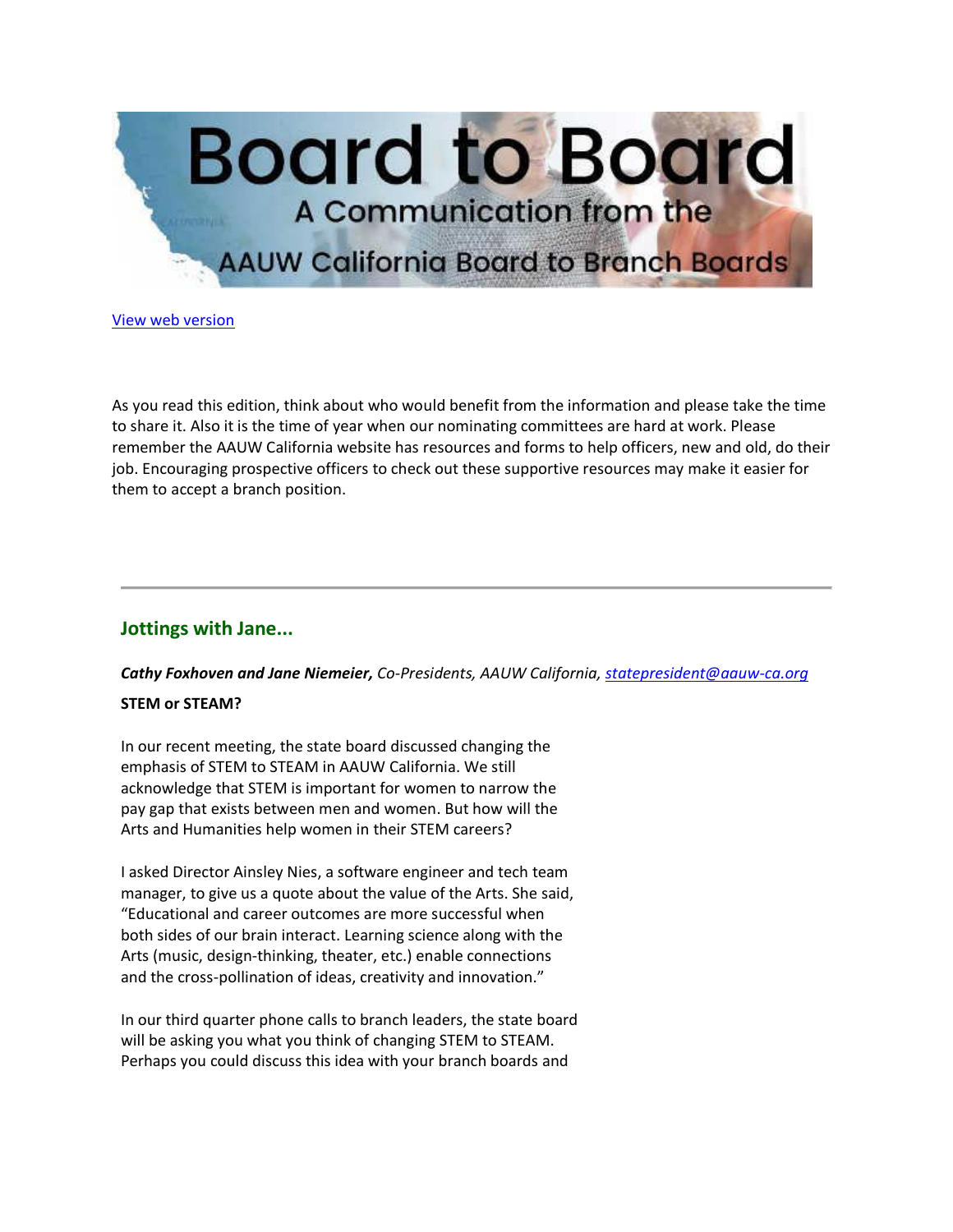let us know when we call. We are always eager to hear from our branches.

## **BREAKING NEWS!**

Julia Brown, the chair of the AAUW National Board of Directors, will be speaking at the AAUW California Annual Meeting on April 6th. Julia is a member of the Las Cruzes (NM) and Oakland-Piedmont (CA) Branches of AAUW. She will be bringing us a message from AAUW National.

This serves as a reminder to sign up for the AAUW California Annual Meeting which will be held at the Handlery Hotel in San Diego. It will be a day packed with leadership and membership panels, the Speech Trek contest, the annual business meeting and branch recognition, and Julia's speech.

There are limited spots, so click [here](https://bor.aauw-ca.org/sendy/l/TUOSGfy7Cpz8aRJWz2DoeQ/kLIL1PX39mumKSyXkuarEQ/UdL7l58hO3Sd9IOmskceOg) and sign up now.

# **AAUW FUND**

*Dianne Owens, Director, AAUW Fund Committee Chair, [aauwfund@aauw-ca.org](mailto:aauwfund@aauw-ca.org)*

#### **IT'S NOT TOO LATE…**

**The deadline is February 15, 2019**, so you still have time to send your Named Gift Honorees names for presentation at your Annual Meeting in late February, March, April or May!

Do you know a person you would like to nominate for our State Named Gift honoree?

**The deadline is also February 15, 2019!**

#### **HERE ARE THE DETAILS, SO LOOK NO FURTHER!**

#### **BRANCH NAMED GIFTS**

- For every \$750 donated to AAUW Fund in 2018, you can honor one person or organization!
- The deadline for submitting your Named Gift honorees is February 15, 2019.
- Clic[k here](https://bor.aauw-ca.org/sendy/l/TUOSGfy7Cpz8aRJWz2DoeQ/Cis0z28sgHZ7riqiHUK4lw/UdL7l58hO3Sd9IOmskceOg) for the "Branch Named Gift Honoree Nomination Form."

#### **What I need to know**

You can still submit names for your branch's Named Gift Honorees or a nomination for the State Named Gift Honoree.

## **What I need to do**

Complete the appropriate online form by February 15.

# **Should I include this in my branch newsletter?**

No. This information is primarily for branch leaders.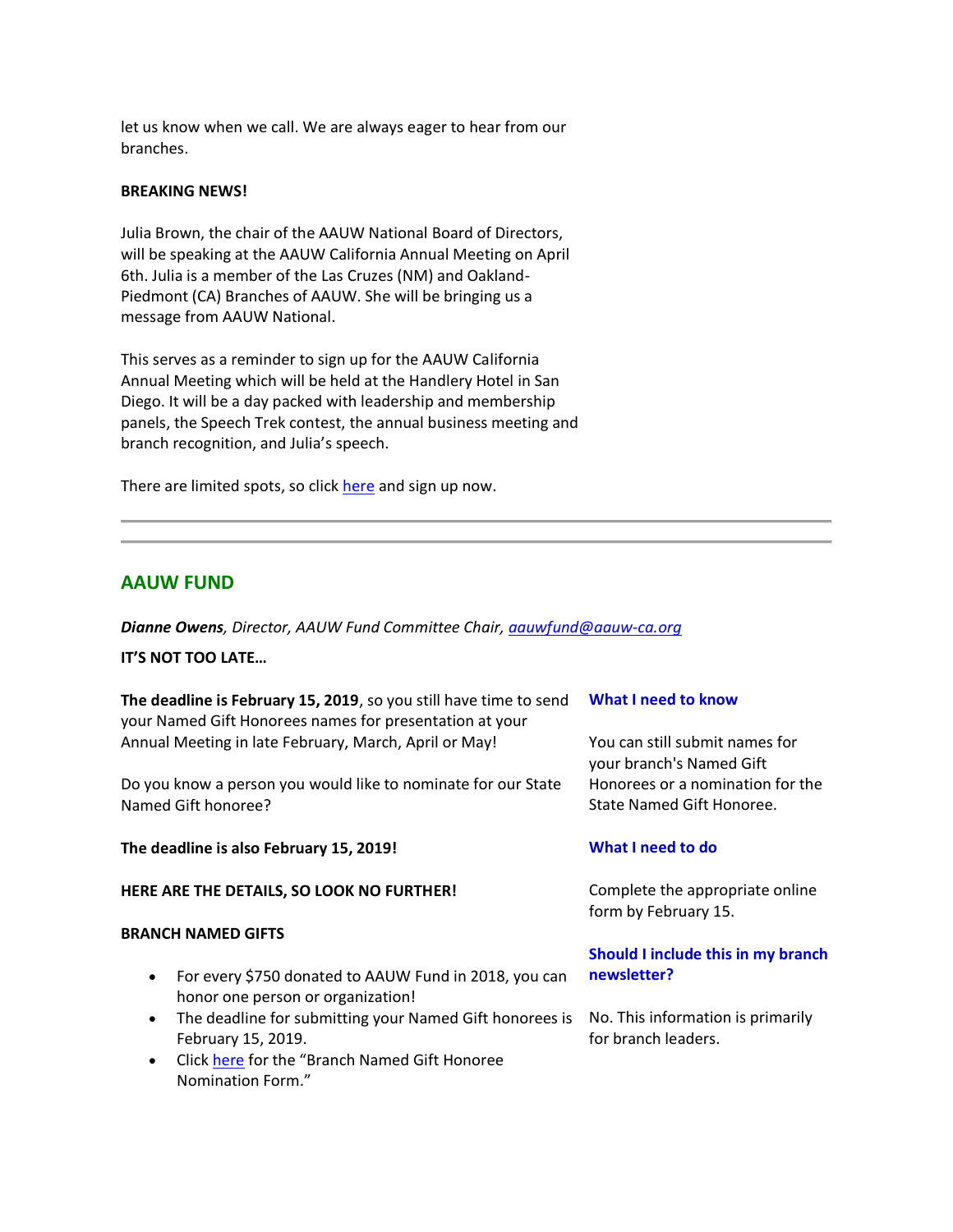- You can put **all your honorees on one form** from your branch.
- Certificates will be mailed to you or given to you at a future meeting. Please put your name and full mailing address on the form.

## **STATE NAMED GIFT**

Do you know someone who has worked tirelessly for AAUW California to further AAUW's Mission and to support equity for all? If so, please nominate them for their contribution to AAUW by completing the "State Named Gift Honoree Nomination [Form](https://bor.aauw-ca.org/sendy/l/TUOSGfy7Cpz8aRJWz2DoeQ/4y8wvEHapDak8926763Qc5WWRg/UdL7l58hO3Sd9IOmskceOg)". The deadline is February 15, 2019.

Every branch will receive their total AAUW Fund contributions for 2018 in the next few weeks. It takes a while to complete this task, as we have 124 branches in California and are fortunate that many contributions from members and branches are made to AAUW Fund each year! As we said not too many years ago, AAUW FUND is the heart of AAUW!

Happy Valentine's Day!

# **GOVERNANCE**

*Sue Cochran, Governance Committee Chair, [governance@aauw-ca.org](mailto:governance@aauw-ca.org)*

# **YOUR BYLAWS MAY NOT BE CORRECT!**

## **One officer = ONE VOTE and CO-officers = TWO VOTES**

Many branches are organizing themselves with new and creative methods, such as sharing leadership positions, to continue their responsibilities. This is great and gives them many opportunities. However, it has been brought to the attention of state and National governance that branches might have bylaws or policies that require two elected officers who share a position to also share a vote. This is not compliant with California law. Each officer is entitled to a single, independent vote, even if they are sharing a position. It does not matter whether a branch is incorporated or not with regard to this situation.

A good example is within AAUW California where we have copresidents. Each of the co-presidents was elected as one of the 12 directors of the state board. Each of the 12 positions is

## **What I need to know**

It is not legal to require co-officers to share one vote.

## **What I need to do**

Review your bylaws and policies. Rewrite as necessary. No approval vote is required.

# **Should I include this in my branch newsletter?**

No. This information is primarily for branch leaders.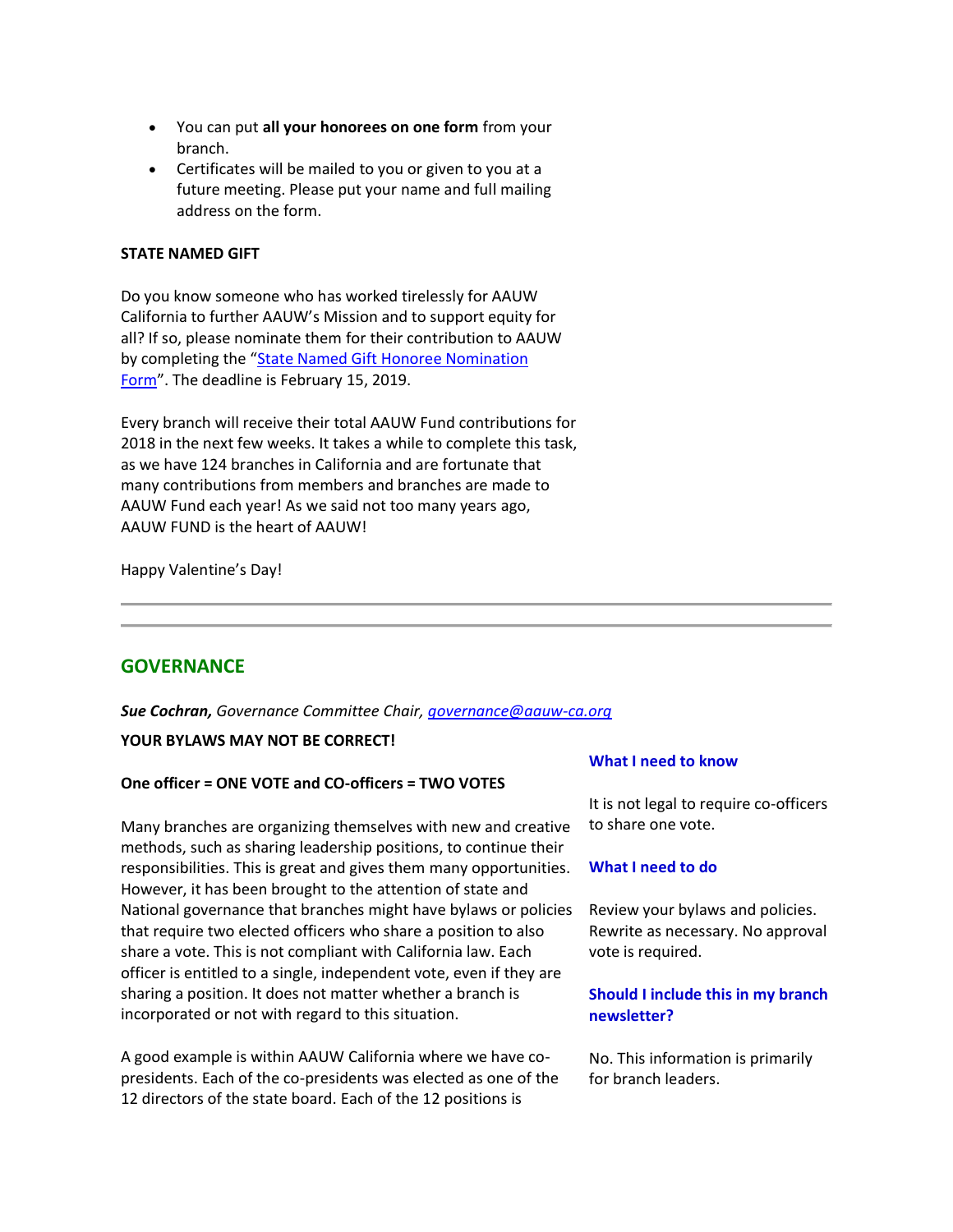entitled to a vote and therefore each of the co-presidents has a vote on the board of directors.

If your branch bylaws or policies state that co-officers share a vote, the branch needs to revise its bylaws to provide for one person/one vote for all board positions. This is easy to do. **The change can be made without a branch vote.** It is simply a matter of re-wording any section that refers to a shared vote to clearly state that each person in a co-position has a vote.

If you have questions, please direct them t[o governcomm@aauw](mailto:governcomm@aauw-ca.org)[ca.org.](mailto:governcomm@aauw-ca.org)

# **COMMUNICATION**

*Shirley Stowers, Director, Communication Committee Chair*, *[Communications@aauw-ca.org](mailto:Communications@aauw-ca.org)*

## **INQUIRING MINDS WANT TO KNOW**

Why is the Branch Officers Report (BOR) so important that it needs to be checked again? After all, presidents completed it by July 1, 2018. One task off the list! Read on to understand why checking it twice or more is necessary.

The webteam uses the names and emails listed in the BOR to communicate with branch presidents and board members. Branch leaders miss information they use to support their branches if the BOR is not checked throughout the year. AAUW California Communications Team supports branch leaders with current information and resources. Those BOR updates are critical to communicating with branch leaders.

Where is the BOR?

- Go to AAUW California **aauw-ca.org.**
- That takes you to the Home page. On the top row, click the magnifying glass (search).
- Search for Branch Officers Report, then be sure to hit the for branch presidents.return/enter key.
- You are now on the page with Branch Officer Report at the top.
- Click the Read More button. You are now on the page to update your BOR. You can go directly there by clicking [HERE.](https://bor.aauw-ca.org/sendy/l/TUOSGfy7Cpz8aRJWz2DoeQ/ZSRH1VBleYsx77od2892U6lQ/UdL7l58hO3Sd9IOmskceOg)

## **What I need to know**

Have any branch officers changed this year?

## **What I need to do**

If so revise the BOR.

# **Should I include this in my branch newsletter?**

No. This information is primarily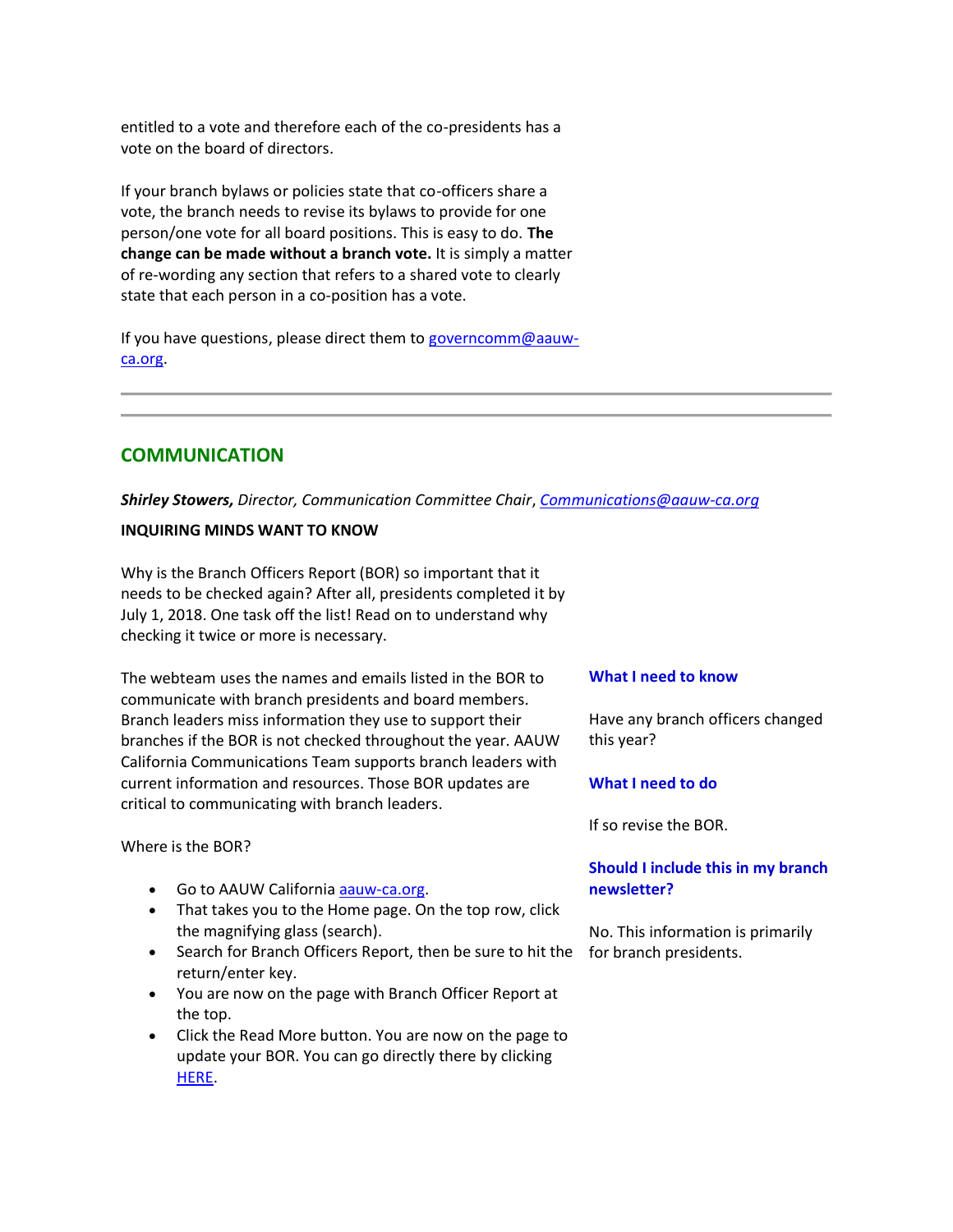Tips:

- In the summer a userid and password were sent to the outgoing president and president-elect. This is required in order to access the BOR. If you do not have this information, please contact Julika Barrett in the office at [office@aauw-ca.org](mailto:office@aauw-ca.org) or 916-448-7795.
- Click o[n Instructions](https://bor.aauw-ca.org/sendy/l/TUOSGfy7Cpz8aRJWz2DoeQ/X0Gp9PtKHxY9X69KfP3Jsw/UdL7l58hO3Sd9IOmskceOg) to learn how to update your branch's BOR. Plus, check out the FAQ section included in the instructions.

# **FINANCE**

# *Pat Ferrer, Chief Financial Officer, Finance Committee Chair, [cfo@aauw-ca.org](mailto:cfo@aauw-ca.org)*

# **HAS CALIFORNIA FRANCHISE TAX BOARD CONTACTED YOUR BRANCH?**

Branches are starting to get notices that they have lost their designation as a non-profit due to not filing their state income taxes for 3 years in a row (this became mandatory in 2011). To be reinstated, please get a letter from National (email [connect@aauw.org\)](mailto:connect@aauw.org) stating that the branch is in good standing under its affiliate agreement with them. Provide that in your response to the Franchise Tax Board. Also, unlike the IRS—you can retroactively file your taxes with FTB-clic[k here](https://bor.aauw-ca.org/sendy/l/TUOSGfy7Cpz8aRJWz2DoeQ/SvWb17L01YkL6rc0mDXnpg/UdL7l58hO3Sd9IOmskceOg) for instructions, but you will still need to provide the letter.

# **BRANCH TREASURERS—BREAK THROUGH THE GLASS CEILING!**

I term out as Chief Financial Officer on June 30, 2019. I know that many of you have the skills needed to do this job. It is all encompassing from the basic accounting, budgeting, investments, insurance and use of the tools to do the job. Break the glass ceiling by stepping up to be Chief Financial Officer for two years! Contact Susan Negrete, Nominations and Elections Committee Chair at [nominating@aauw-ca.org.](mailto:nominating@aauw-ca.org)

Hope to see you at our AAUW California Annual Meeting at the Handlery Hotel, Hotel Circle, San Diego, April 6, 2019!

## **What I need to know**

Some branches may lose their non-profit status for failing to file state taxes.

# **What I need to do**

Follow the instructions here if your branch has been notified.

# **Should I include this in my branch newsletter?**

No. This information is primarily for branch leaders.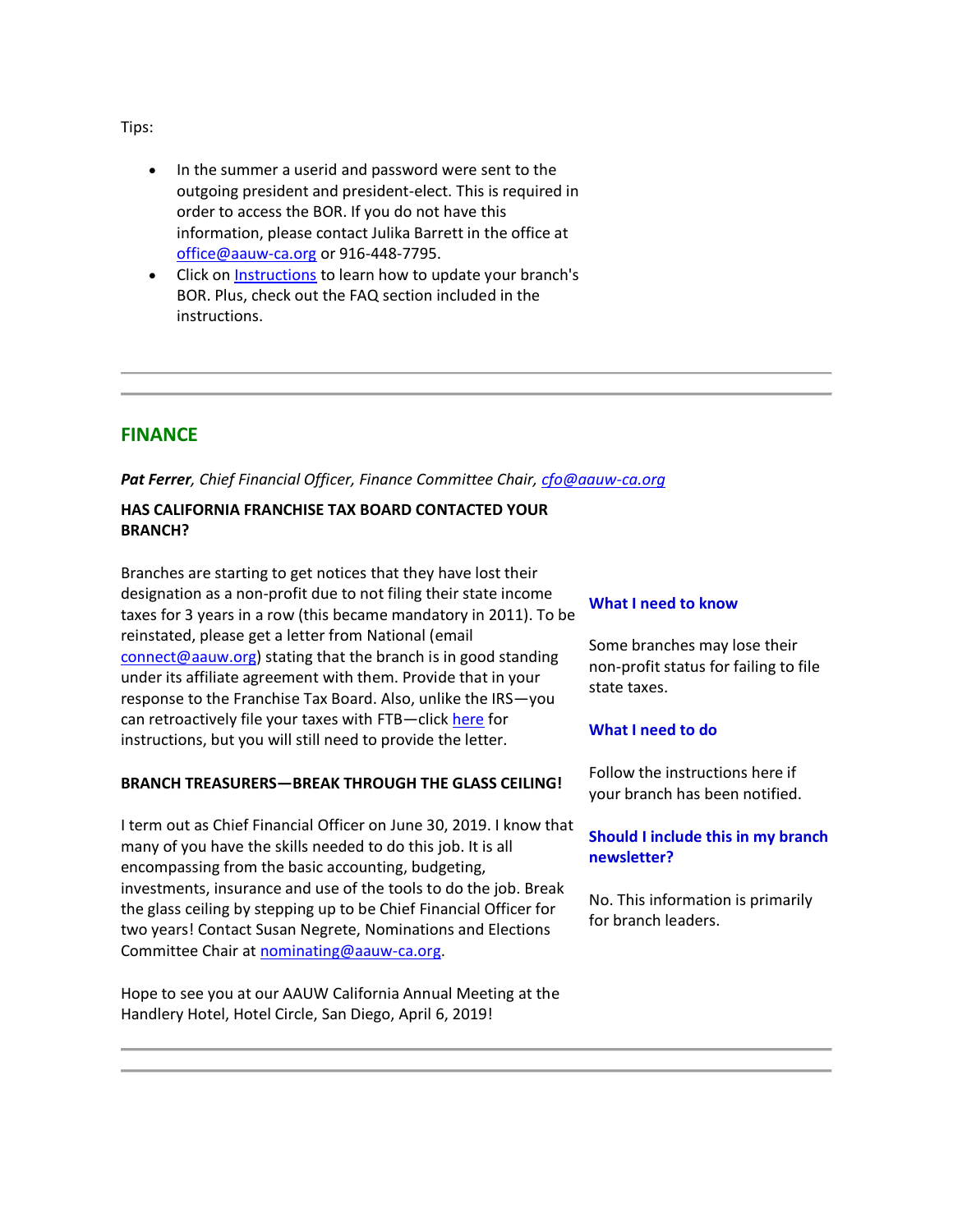# **FINANCIAL LITERACY**

#### *Bakula Maniar, Financial Literacy Committee Chair[, financialliteracy@aauw-ca.org](mailto:financialliteracy@aauw-ca.org)*

**ARE WE READY TO CELEBRATE THE 10TH ANNIVERSARY OF THE LILLY LEDBETTER FAIR PAY ACT AND TO TAKE A LEADERSHIP ROLE IN APPROACHING THE NEW CLASS OF WOMEN REPRESENTATIVES IN CONGRESS?**

AAUW is thrilled to be working closely with Lilly Ledbetter to make equal pay and the economic security of women a congressional and national priority. The Paycheck Fairness Act was just reintroduced to the new class of the 116th Congress.

Our CEO Kim Churches met with a few Bay Area leaders, suggesting we need to stand out when many women's organizations are doing the same work by promoting our own Financial Literacy programs. These include Start Smart and Work Smart to teach women negotiation skills to achieve pay equity. Hopefully, many of you are getting the online training of Work [Smart.](https://bor.aauw-ca.org/sendy/l/TUOSGfy7Cpz8aRJWz2DoeQ/d1smzVCZAKsW9cwEBH3Shw/UdL7l58hO3Sd9IOmskceOg) We also need to provide new tools to our younger female students by teaching them basic financial literacy using Money [Trek.](https://bor.aauw-ca.org/sendy/l/TUOSGfy7Cpz8aRJWz2DoeQ/GHKyK1M763IXVFXsYUs763mugg/UdL7l58hO3Sd9IOmskceOg)

AAUW California is doing its share by presenting a Financial Literacy panel discussion on all three programs Money Trek, Start Smart, and Work Smart with a follow-up Q & A on [February 16th](https://bor.aauw-ca.org/sendy/l/TUOSGfy7Cpz8aRJWz2DoeQ/s2Mzn7cAsFB7D892MqCTqPdQ/UdL7l58hO3Sd9IOmskceOg) for the Ventura County Interbranch Council.

Currently, there are workshops of Start Smart and Work Smart being presented all over the [state.](https://bor.aauw-ca.org/sendy/l/TUOSGfy7Cpz8aRJWz2DoeQ/d1smzVCZAKsW9cwEBH3Shw/UdL7l58hO3Sd9IOmskceOg) Please share information of your workshops or any programs related to financial literacy at [financialliteracy@aauw-ca.org.](mailto:financialliteracy@aauw-ca.org)

#### **What I need to know**

Pay Equity and Financial Literacy are still key AAUW missions.

#### **What I need to do**

Promote AAUW-sponsored Financial Literacy programs.

# **Should I include this in my branch newsletter?**

Yes. Provide information on the Work Smart online training, any nearby Start Smart workshops and the Money Trek materials on the AAUW California website.

# **LEADERSHIP DEVELOPMENT**

*Sharyn Siebert, Director, Leadership Development Committee Chair, [leaderdev@aauw-ca.org](mailto:leaderdev@aauw-ca.org)*

## **NEWBIES TO DO-BEES**

As we in California have a 12-month growing season, it is not too late to plant the seeds of future leadership now. Spring and election season is just around the corner.

## **What I need to know**

It's not too early to recruit new leaders.

**What I need to do**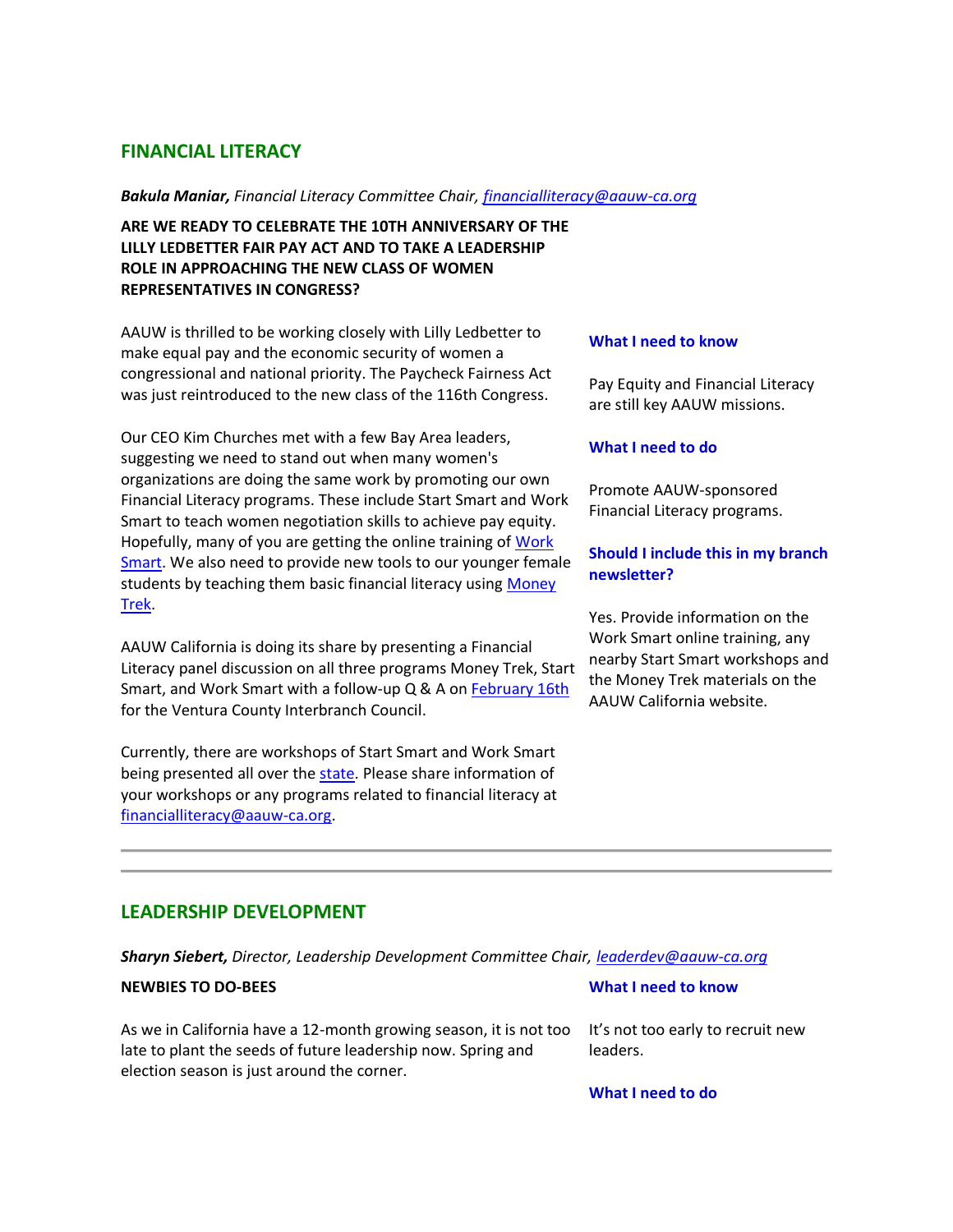With the plethora of information available on the national and state websites, the AAUW knowledge can be learned. The Annual Meeting will be chock full of useful information.

I know I have mentioned this suggestion before, but wanted to relay how this has worked in my branch. We have asked newbies to do a small job, and those new members have even reached out **Should I include this in my branch**  to others to join-- due to their excitement about AAUW!

Attend the Annual Meeting and consult the AAUW website to learn about how to be an AAUW leader.

# **newsletter?**

Yes. Give members links to the leadership materials on the AAUW website and to the registration form to attend the AAUW California Annual Meeting.

# **NOMINATIONS & ELECTIONS**

*Susan Negrete, Nominations & Elections Chair, [nominating@aauw-ca.org](mailto:nominating@aauw-ca.org)*

# **DO YOU HAVE TALENTED MEMBERS WHO REGRET NOT STEPPING UP TO RUN FOR THE BOARD?**

Late candidates will be accepted until April 4, 2019, for 3 open positions: CFO, Director at Large and President-Elect. Contact *[nominating@aauw-ca.org](mailto:nominating@aauw-ca.org)* **to get them on the Mission Train!**

The California Perspective will be published soon, and AAUW-California postcards are in production for the upcoming 2019 Election.

All current candidates can be viewed by clicking **[here](https://bor.aauw-ca.org/sendy/l/TUOSGfy7Cpz8aRJWz2DoeQ/GeAyGjujuKU88F5eUYcKzw/UdL7l58hO3Sd9IOmskceOg)**.

## **But wait! Do you know a willing late candidate?** *They can still get aboard the Mission train!*

Members who'd like to run can still declare their candidacy for any of the 3 open offices; **[online applications](https://bor.aauw-ca.org/sendy/l/TUOSGfy7Cpz8aRJWz2DoeQ/NOpMZf34pzSc2stTM8ClgA/UdL7l58hO3Sd9IOmskceOg) must be submitted by April 4, 2019.**

Got questions? Contact the Nominations & Elections Chair: *[nominating@aauw-ca.org](mailto:nominating@aauw-ca.org)*

#### **What I need to know**

Late candidates will be still be accepted for a position on the state board.

## **What I need to do**

Follow the instructions to submit an application by April 4.

# **Should I include this in my branch newsletter?**

Yes. Members may be interested in serving.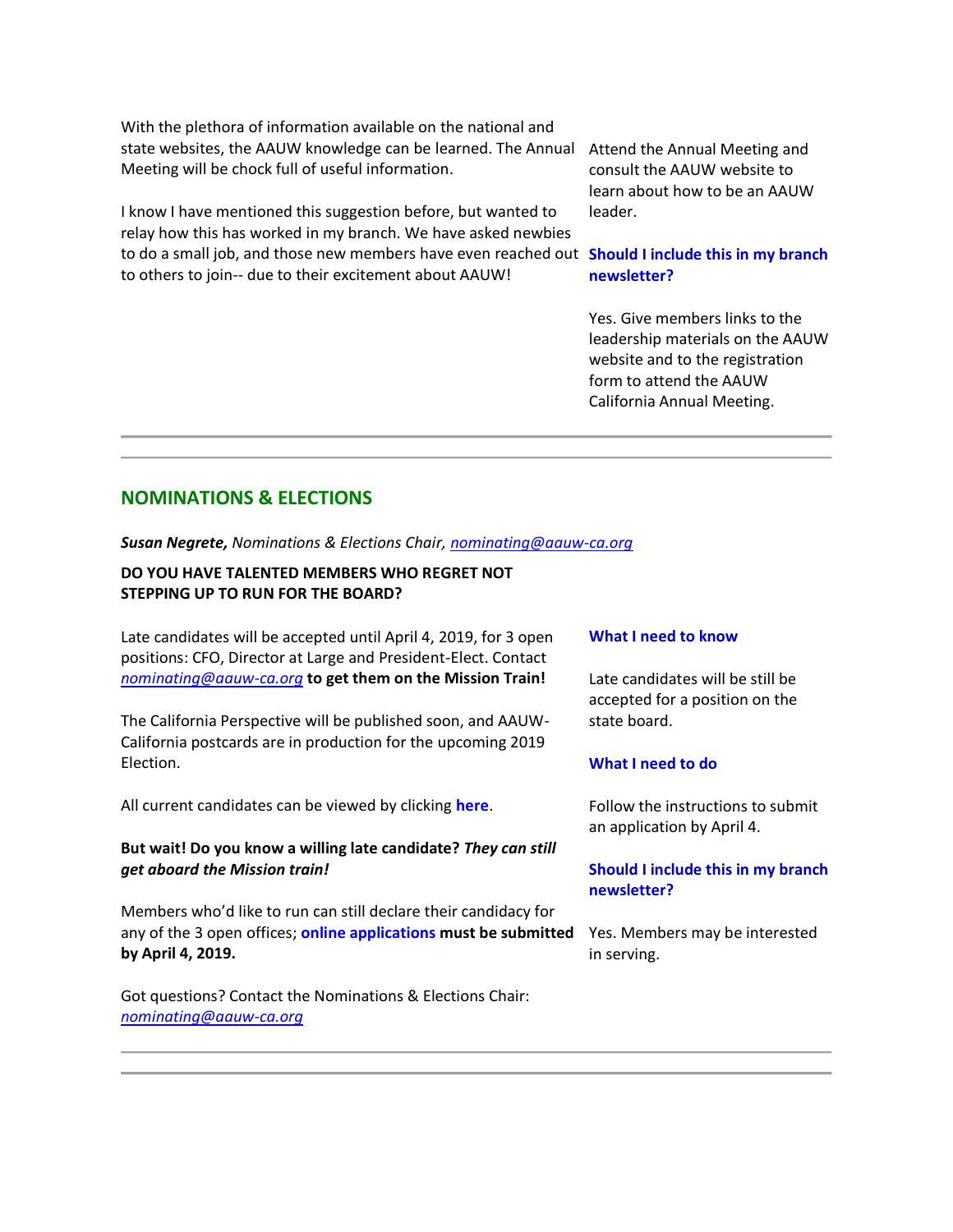# **PUBLIC POLICY**

## *Nancy Mahr, Director, Public Policy Committee Chair, [publicpolicy@aauw-ca.org](mailto:PublicPolicy@aauw-ca.org)*

#### **MEMBERS HELP SHAPE PUBLIC POLICY PRIORITIES FOR 2019-21**

Many thanks to the members and branches that participated in the review and revision of our state Public Policy Priorities that were in place for 2017-2019. We were so pleased that 526 members completed the survey. Many members indicated that they liked the priorities as they were. And there were excellent comments and thoughtful suggestions for specific changes.

Almost 200 comments or suggestions on a wide range of issues were put forward by members.

Input from the members made a significant impact on the final document that the committee has proposed. Each committee member reviewed the survey results, reading every item from members. We then had a conference call to discuss members' comments and suggestions, along with the current list of priorities and the national public policy priorities. The final list of priorities incorporates ideas that came from our members.

The newly proposed priorities are in the winter issue of the [California Perspective](https://bor.aauw-ca.org/sendy/l/TUOSGfy7Cpz8aRJWz2DoeQ/763sQ9XHTvS7grKx2F9Vw12w/UdL7l58hO3Sd9IOmskceOg) and are posted on the website [HERE.](https://bor.aauw-ca.org/sendy/l/TUOSGfy7Cpz8aRJWz2DoeQ/G6iDw08W3yMFYVzxCMAGFA/UdL7l58hO3Sd9IOmskceOg)

In April and May, AAUW California members will vote on the Public Policy Priorities for 2019-2021. If approved, the Priorities go into effect July 2019.

Again, thanks to members who shared their thoughts on our priorities and contributed to our new priorities for the coming two years.

Don't forget to vote!

## **What I need to know**

The state Public Policy priorities were revised for 2019-2021 with much valuable member feedback.

#### **What I need to do**

Vote on whether to approve the policies in April and May.

# **Should I include this in my branch newsletter?**

Yes. Members should know their input was considered.

# **PROGRAM**

*Kathleen Harper, Director, Program Committee Chair, [program@aauw-ca.org](mailto:program@aauw-ca.org)* **THIS MONTH'S SPOTLIGHT IS ON… What I need to know**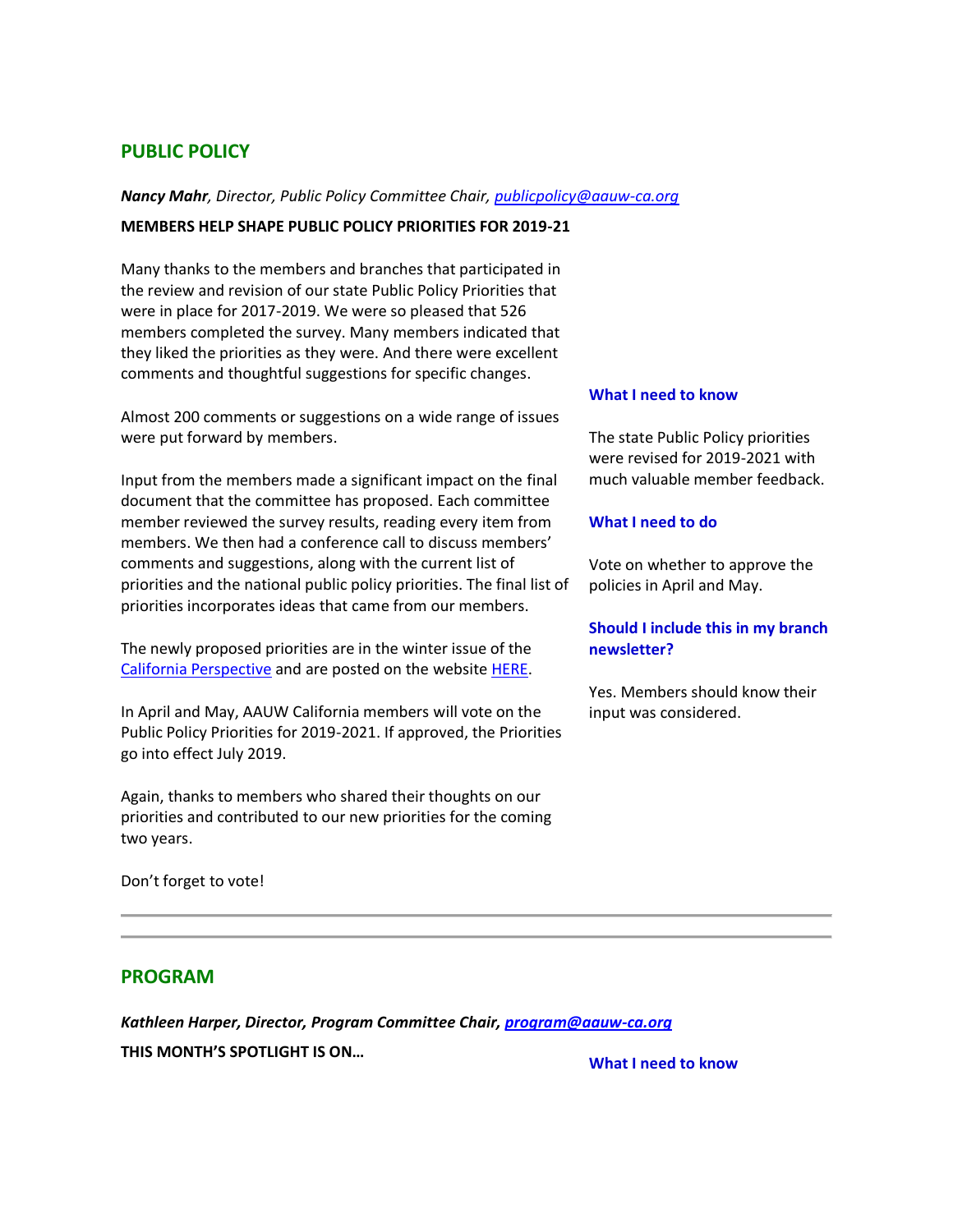### **VISALIA-SEQUOIA**

For their January meeting, members of the Visalia-Sequoia Branch invited Brent Davis, Athletic Director for the College of Sequoias (COS), to discuss how COS maintains gender equality in their athletic programs. Mr. Davis explained that it is based on the male/female enrollment of the college, which is then reflected in the different sports. With some sports, the problem is recruiting enough students to meet percentages, such as volleyball and tennis. Of course, football is a problem but they're working on it! Enrollment gender ratios continually change which affect the make-up of teams. It is a constant on-going process. Members noted that it was refreshing to hear how COS is hard at work making sure Title IX is being complied with.

This program is a great example of how your branch can use local resources for speakers on mission-based topics that are interesting as well as educational.

At the Annual Meeting on April 6th, AAUW California will be recognizing branches who are engaged in ongoing programs/projects that are mission-based and/or interactive with their communities. If you would like to be considered, send a description to Kathi Harper at *[program@aauw-ca.org](mailto:program@aauw-ca.org)*.

Your branch's mission-based program can be considered for recognition at the Annual Meeting.

#### **What I need to do**

Send a description to Kathi Harper a[t program@aauw-ca.org.](mailto:program@aauw-ca.org)

## **Should I include this in my branch newsletter?**

Yes, if you are submitting an exemplary program for recognition. Members might also be interested in programs that other branches are doing.

## **MEMBERSHIP**

*Deanna Arthur, Director and Charmen Goehring, Director, Membership Committee Co-Chairs, [membership@aauw-ca.org](mailto:membership@aauw-ca.org)*

#### **MEMBERSHIP LOVE IN FEBRUARY!**

With the polar vortex far away from California, it's time to start planning spring membership activities. Consider partnering with your local student AAUW chapter on the local campus to host a graduation reception and offer a free membership to each graduate through the [Give a Grad a Gift](https://bor.aauw-ca.org/sendy/l/TUOSGfy7Cpz8aRJWz2DoeQ/XuZaryBc62lOxElYXj0d9Q/UdL7l58hO3Sd9IOmskceOg) program. Have a table at spring campus festivals and events. Make sure students at C/U partner campuses know they can be e-students for free and invite them to your branch events. Come to the [Annual Meeting](https://bor.aauw-ca.org/sendy/l/TUOSGfy7Cpz8aRJWz2DoeQ/kLIL1PX39mumKSyXkuarEQ/UdL7l58hO3Sd9IOmskceOg) on April 6 in San Diego and explore more ideas for retaining current members and attracting new ones during the membership panel.

## **What I need to know**

New members can be recruited in many ways on college campuses and through the Give a Grad a Gift program.

#### **What I need to do**

Be sure your branch's membership total is correct when the Membership count is released in February.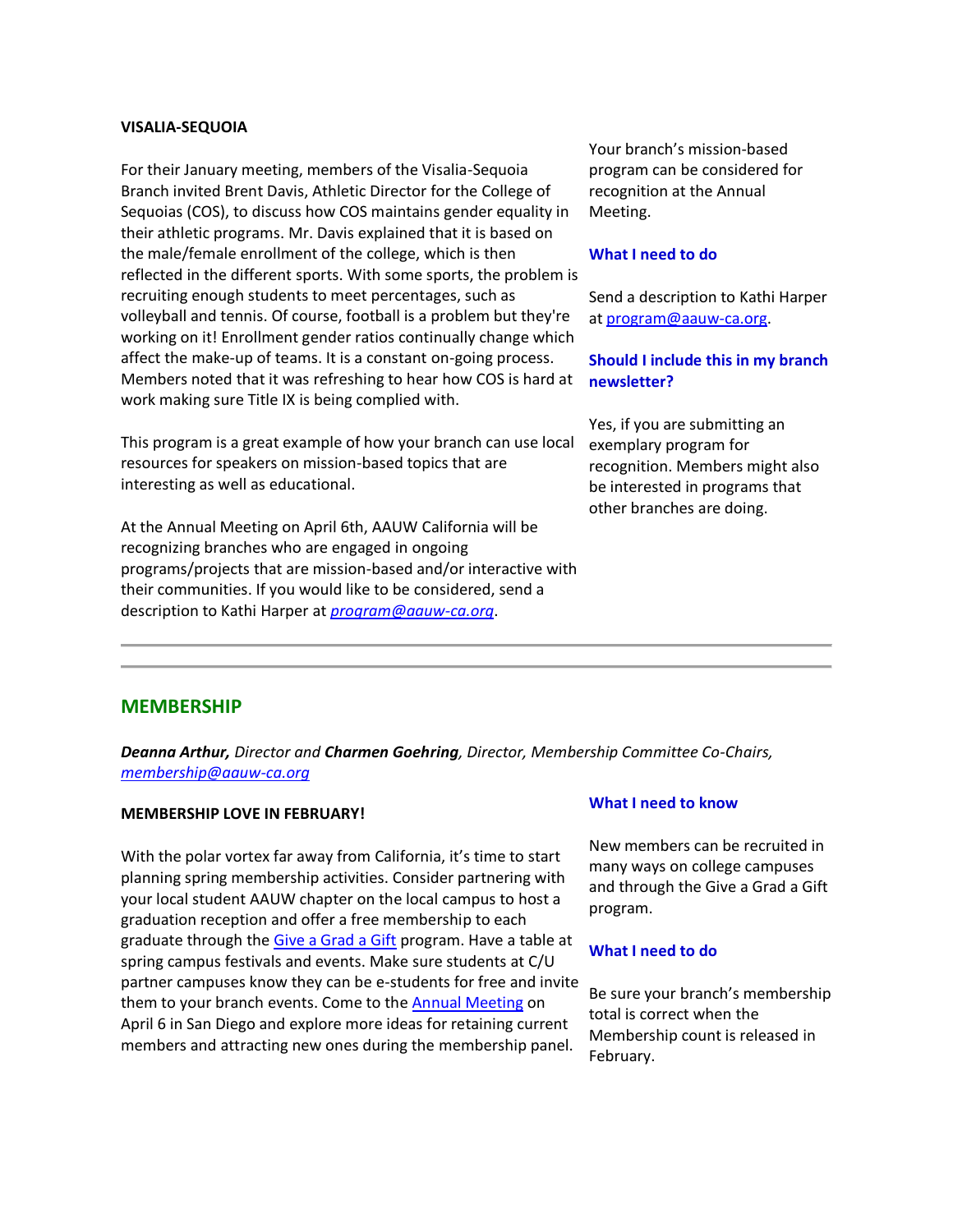Reminder: February 1 membership counts will be out soon-please **Should I include this in my branch**  check and verify they are correct for your branch. If you have questions, contact [membership@aauw-ca.org.](mailto:membership@aauw-ca.org)

Spring is coming soon- bring some new life to your branch with new members!

# **PROJECT OVERSIGHT**

**IS TODAY YOUR LUCKY DAY?**

branches, that is a bonus.

**Lynne Batchelor,** Project Oversight Committee Chair, [oc@aauw-ca.org](mailto:oc@aauw-ca.org)

You only have until March 1 to send in your application for a State Project Grant. Just think what you could accomplish with \$500 seed money! Use your imagination, get those creative juices flowing and dream big. The only requirement for the grant is that it supports our mission. If your idea can be replicated in other

The very simple [application form](https://bor.aauw-ca.org/sendy/l/TUOSGfy7Cpz8aRJWz2DoeQ/763oSr5I763VX892H0CK6WuTe892EA/UdL7l58hO3Sd9IOmskceOg) is on our website so please look

it up, fill it in and send it in for your bonus cash!

# **What I need to know**

\$500 State Project Grants are available for branches to pilot creative projects.

## **What I need to do**

Submit the online application by March 1.

# **Should I include this in my branch newsletter?**

Yes. Consider asking members for ideas.

# **SPEECH TREK**

*Marlene Cain, AAUW California Speech Trek Coordinator, [speechtrek@aauw-ca.org](mailto:speechtrek@aauw-ca.org)*

# **"HOW CAN WE ELIMINATE VIOLENCE AIMED AT OUR SCHOOLS?" SPEECH TREK 2019 UPDATE!**

Branches throughout the state are answering this question. We are in Speech Trek contest season, and the competition is heating their Speech Trek contests. up!

A quick reminder (please refer to your **MOU** for specific details):

1. Please ensure that videos are raw footage (unedited) and your Speech Trek winner's video. that the speaker can be easily seen and heard.

## **What I need to know**

Branches are actively conducting

## **What I need to do**

Review the tips for submitting

**newsletter?**

Yes. Include information on the Give a Grad a Gift program.